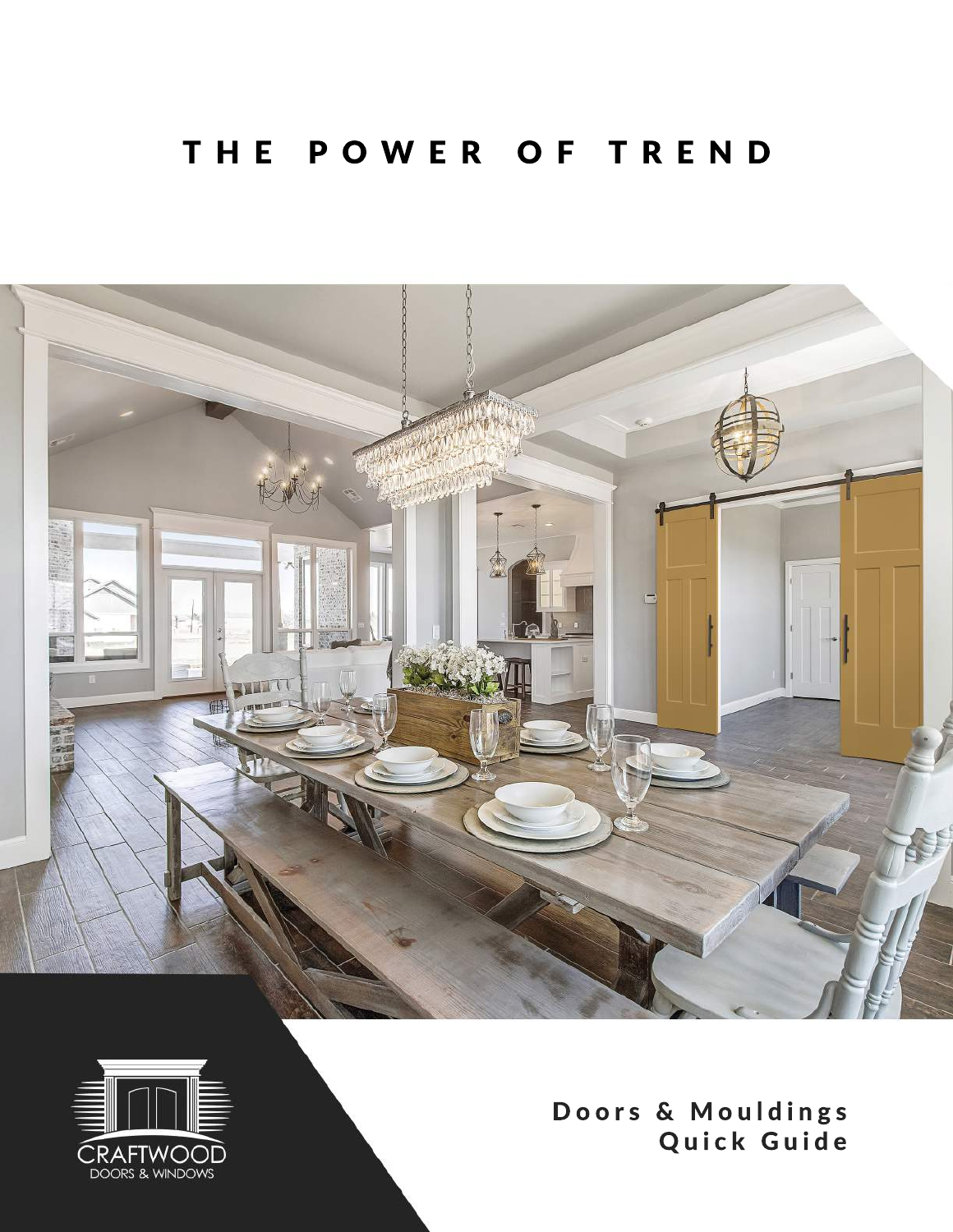# **Classic Shaker Doors**











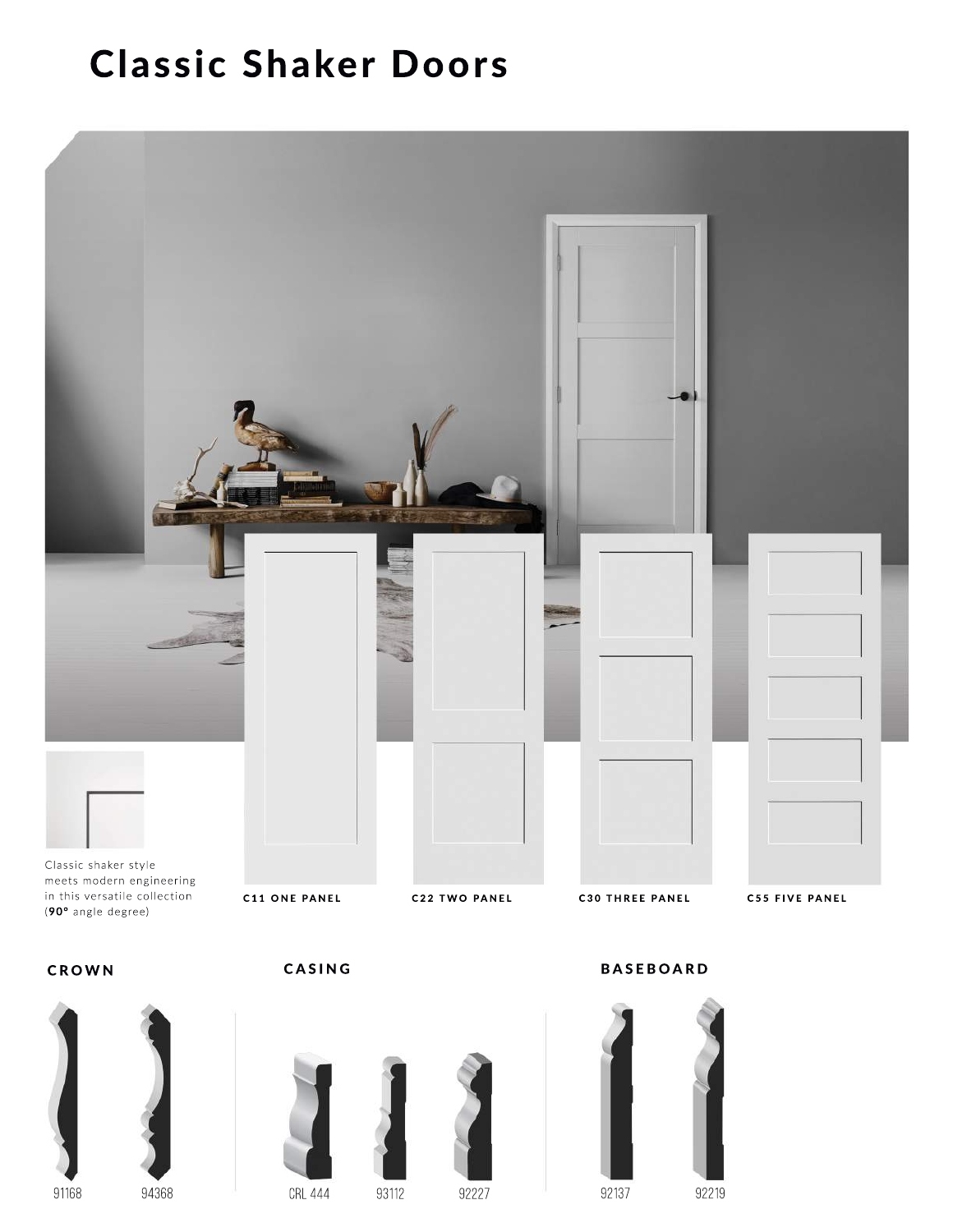### West End Doors



a modernedge to any space.

West End Doors is not available for use with double doors application.

MELROSE BERKLEY







CROWN CASING BASEBOARD

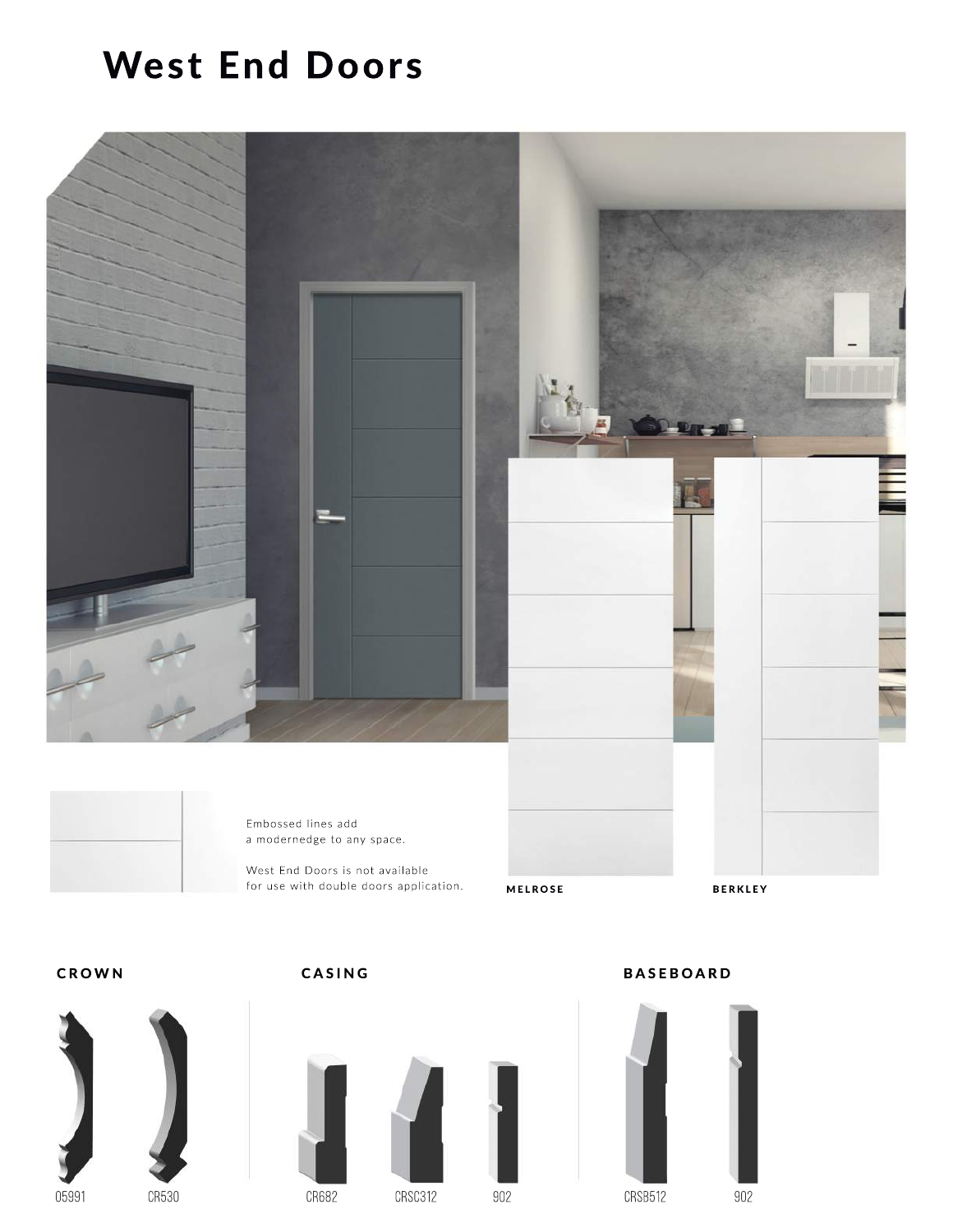# Heritage Doors







CROWN CASING BASEBOARD